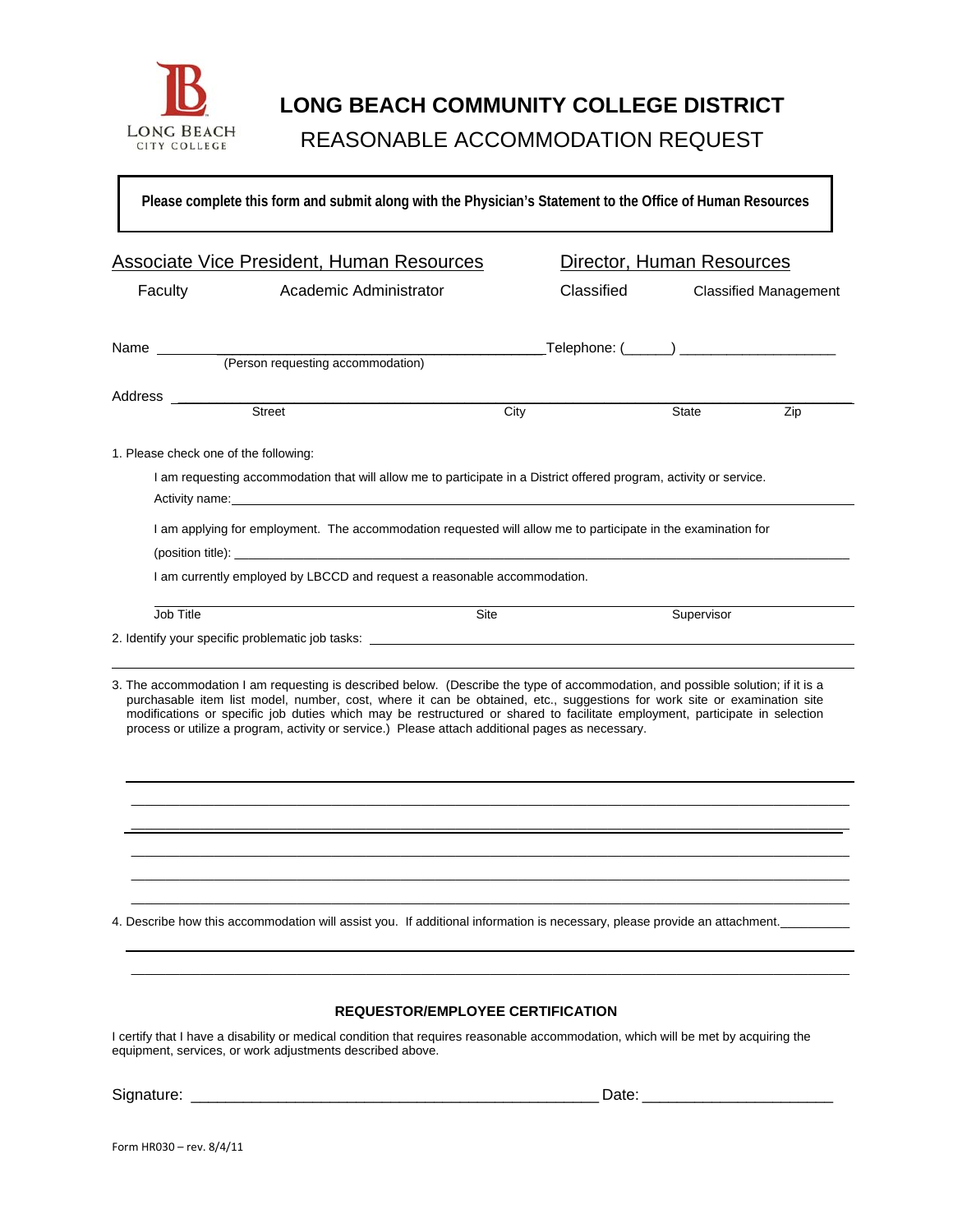

## **LONG BEACH COMMUNITY COLLEGE DISTRICT**

## LONG BEACH REASONABLE ACCOMMODATION REQUEST

### Physician's Statement

**Instructions:** The below-named individual is making a formal request for a Reasonable Accommodation as provided under the Americans with Disabilities Act. Please complete the Physician's Statement section and return the form to your patient.

If you should have any questions, please contact **LBCC Human Resources Department, Long Beach Community College District, 4901 E. Carson Street, Long Beach, CA 90808, (562) 938-4393**

#### To Be Completed By Employee

|        | for accommodation to the Long Beach Community College District.                                                                                                                                                                |        | to release medical information regarding my disability and request |
|--------|--------------------------------------------------------------------------------------------------------------------------------------------------------------------------------------------------------------------------------|--------|--------------------------------------------------------------------|
|        | Signed: etc. All and the contract of the contract of the contract of the contract of the contract of the contract of the contract of the contract of the contract of the contract of the contract of the contract of the contr |        |                                                                    |
| (last) | (first)                                                                                                                                                                                                                        | (m.i.) |                                                                    |
|        | Address/City/State/Zip: 2006/2012 2012 2022 2023 2024 2022 2023 2024 2022 2023 2024 2022 2023 2024 2022 2023 20                                                                                                                |        |                                                                    |

#### To Be Completed By Physician

| Description of Disability:                                                                                     |                                                                                                                                                                                                                                      |  |
|----------------------------------------------------------------------------------------------------------------|--------------------------------------------------------------------------------------------------------------------------------------------------------------------------------------------------------------------------------------|--|
|                                                                                                                |                                                                                                                                                                                                                                      |  |
| Reasonable Accommodation Requested/Recommended:                                                                |                                                                                                                                                                                                                                      |  |
|                                                                                                                |                                                                                                                                                                                                                                      |  |
| Length of Time Accommodation is Requested:                                                                     |                                                                                                                                                                                                                                      |  |
|                                                                                                                |                                                                                                                                                                                                                                      |  |
| Physician's Medical Opinion Regarding Employee's Existing Disability and Request for Reasonable Accommodation: |                                                                                                                                                                                                                                      |  |
|                                                                                                                |                                                                                                                                                                                                                                      |  |
|                                                                                                                |                                                                                                                                                                                                                                      |  |
|                                                                                                                |                                                                                                                                                                                                                                      |  |
|                                                                                                                |                                                                                                                                                                                                                                      |  |
|                                                                                                                |                                                                                                                                                                                                                                      |  |
|                                                                                                                |                                                                                                                                                                                                                                      |  |
|                                                                                                                | ,我们也不能在这里的人,我们也不能在这里的人,我们也不能在这里的人,我们也不能在这里的人,我们也不能在这里的人,我们也不能在这里的人,我们也不能在这里的人,我们也                                                                                                                                                    |  |
|                                                                                                                | Doctor's Signature: <b>Contract Contract Contract Contract Contract Contract Contract Contract Contract Contract Contract Contract Contract Contract Contract Contract Contract Contract Contract Contract Contract Contract Con</b> |  |
|                                                                                                                |                                                                                                                                                                                                                                      |  |

Form HR030 – rev. 8/4/11